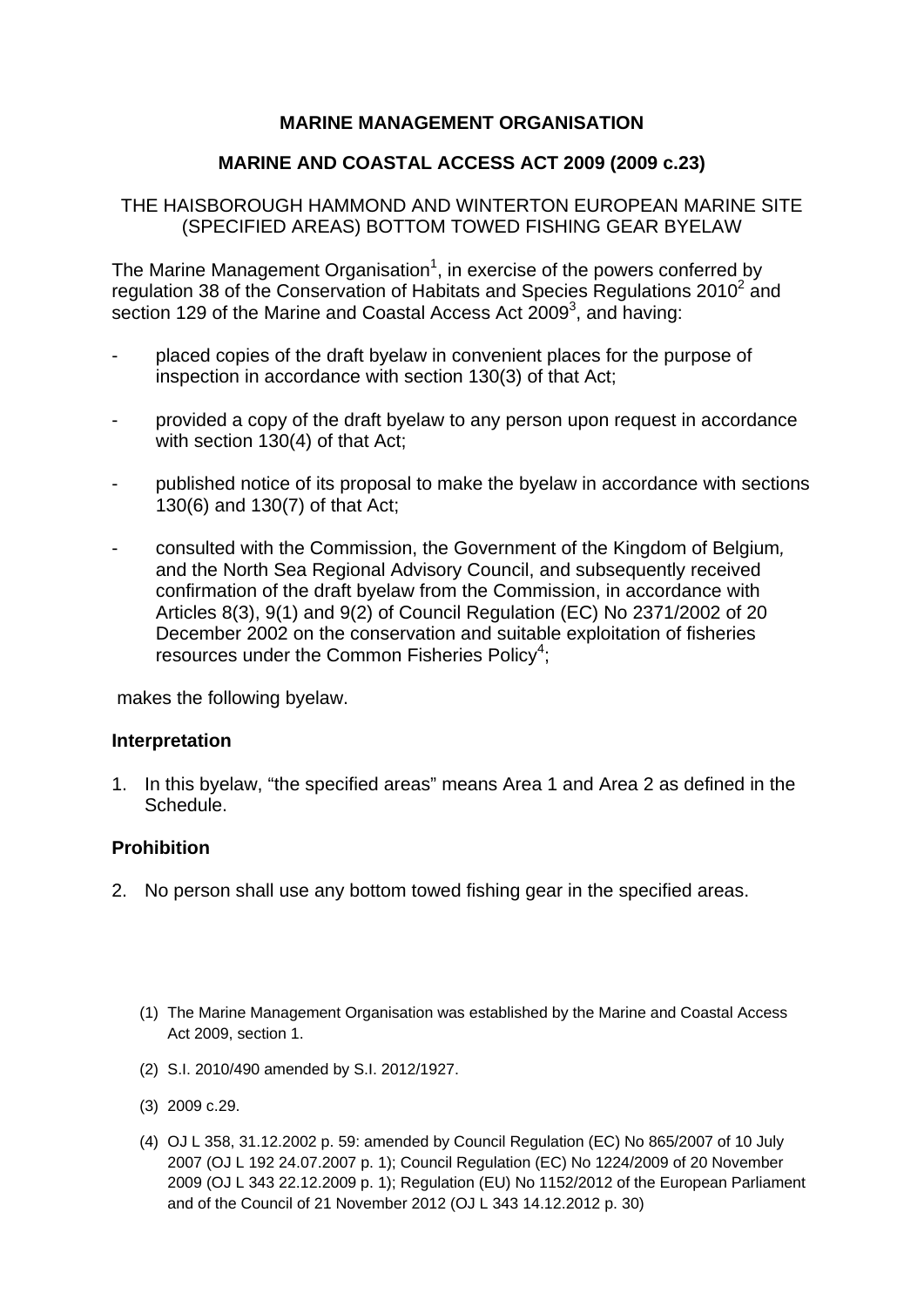# **Exemption for Scientific, Stocking or Breeding Purposes**

3. This byelaw shall not apply to any person performing an act which would otherwise constitute an offence against this byelaw, if that act was carried out in accordance with a written permission issued by the Marine Management Organisation permitting that act for scientific, stocking or breeding purposes.

# **Citation**

4. This byelaw may be cited as the Haisborough Hammond and Winterton European Marine Site (Specified Areas) Bottom Towed Fishing Gear Byelaw.

Made under the Common Seal of the Marine Management Organisation

this 11th day of December 2013.

**LS** 

The Common Seal of the Marine Management Organisation was affixed to this byelaw in the presence of:

> *James Cross*  Chief Executive of the Marine Management Organisation

The Secretary of State for Environment, Food and Rural Affairs in exercise of the power conferred by section 130(8) of the Marine and Coastal Access Act 2009 confirms the Haisborough Hammond and Winterton European Marine Site (Specified Areas) Bottom Towed Fishing Gear Byelaw made by the Marine Management Organisation on 11th December 2013 and has determined that the byelaw comes into force as soon as is practicably possible.

*[name] [Job title]*  A Senior Civil Servant for, and on behalf of, the Secretary of State for Environment, Food and Rural Affairs

Date: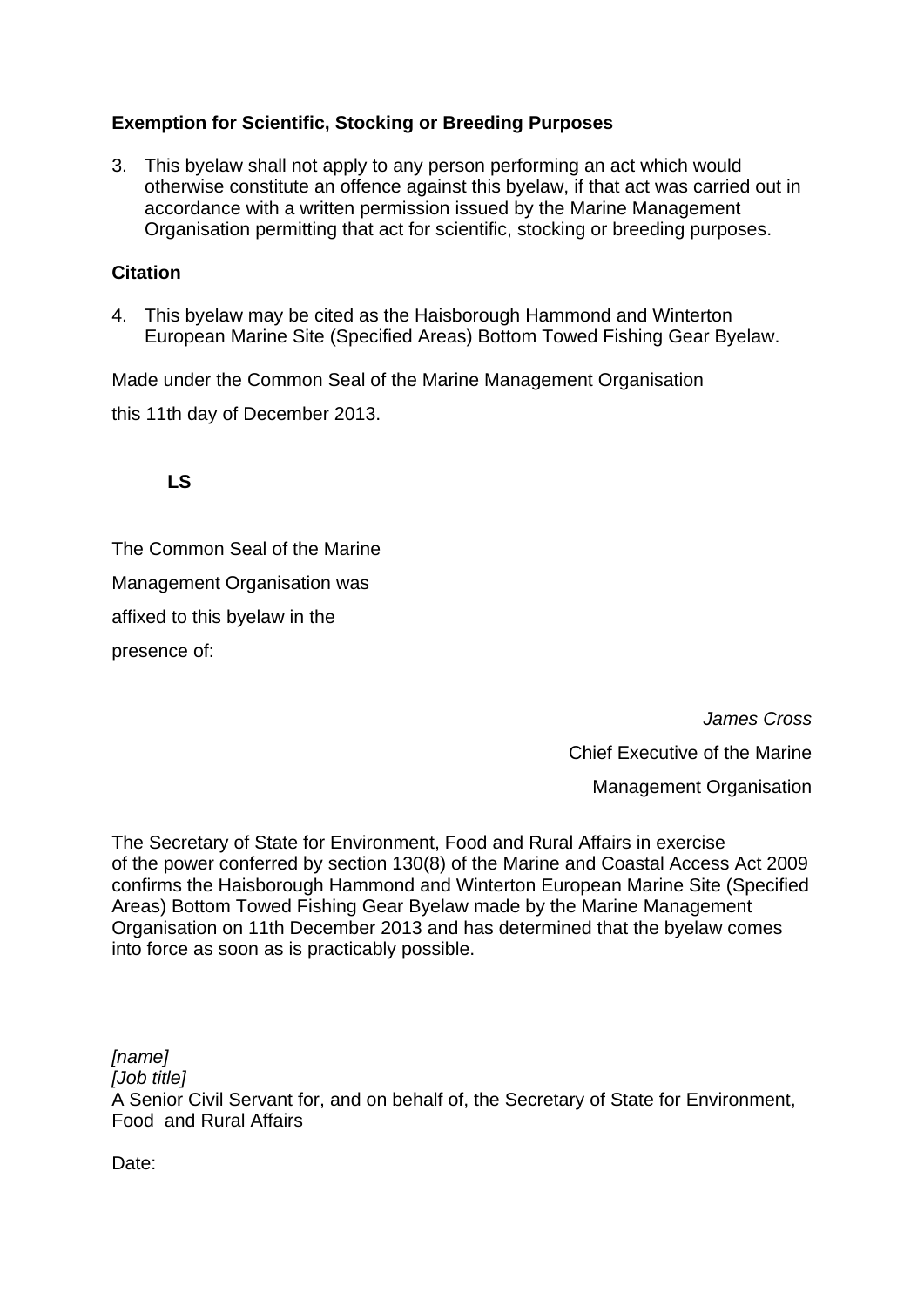#### **SCHEDULE**

#### Definitions of Area 1 and Area 2

Co-ordinates used in this Schedule are based on WGS 84 datum, where 'WGS 84' means the World Geodetic System, revised in 1984.

"Area 1" means the area enclosed by a line drawn from:

Point A (52 Degress 47.792 Minutes North, 1 Degree 58.661 Minutes East) to Point B (52 Degrees 47.919 Minutes North, 1 Degree 58.179 Minutes East) to Point C (52 Degrees 48.229 Minutes North, 1 Degree 58.065 Minutes East) to Point D (52 Degrees 48.267 Minutes North, 1 Degree 58.114 Minutes East) to Point E (52 Degrees 48.442 Minutes North, 1 Degree 57.900 Minutes East) to Point F (52 Degrees 48.705 Minutes North, 1 Degree 57.942 Minutes East) to Point G (52 Degrees 48.876 Minutes North, 1 Degree 58.277 Minutes East) to Point H (52 Degrees 48.814 Minutes North, 1 Degree 58.920 Minutes East) to Point I (52 Degrees 48.615 Minutes North, 1 Degree 59.207 Minutes East) to Point J (52 Degrees 48.465 Minutes North, 1 Degree 59.173 Minutes East) to Point K (52 Degrees 48.397 Minutes North, 1 Degree 59.328 Minutes East) to Point L (52 Degrees 48.123 Minutes North, 1 Degree 59.400 Minutes East) to Point M (52 Degrees 47.926 Minutes North, 1 Degree 59.179 Minutes East) and then from Point M to Point A.

"Area 2" means the area enclosed by a line drawn from:

Point A (52 Degrees 50.804 Minutes North, 1 Degree 48.365 Minutes East) to Point B (52 Degrees 50.617 Minutes North, 1 Degree 48.178 Minutes East) to Point C (52 Degrees 50.698 Minutes North, 1 Degree 47.043 Minutes East) to Point D (52 Degrees 51.027 Minutes North, 1 Degree 46.490 Minutes East) to Point E (52 Degrees 51.133 Minutes North, 1 Degree 46.633 Minutes East) to Point F (52 Degrees 51.013 Minutes North, 1 Degree 48.138 Minutes East) and then from Point F to Point A.

> Explanatory Note *(This note is not part of the Byelaw)*

The Marine Management Organisation has made this byelaw to ensure that fishing activities are managed in a manner that secures compliance with the requirements of Article 6 of Council Directive 92/43/EEC of 21 May 1992 on the conservation of natural habitats and of wild fauna and flora.

This byelaw protects biogenic ross worm (*Sabellaria spinulosa*) reefs by prohibiting the use of bottom towed fishing gear in specified areas of the Haisborough Hammond and Winterton European Marine Site.

The specified areas are defined in paragraph 1 of and the Schedule to this byelaw.

The specified areas are identified, for illustrative purposes only, on the maps below.